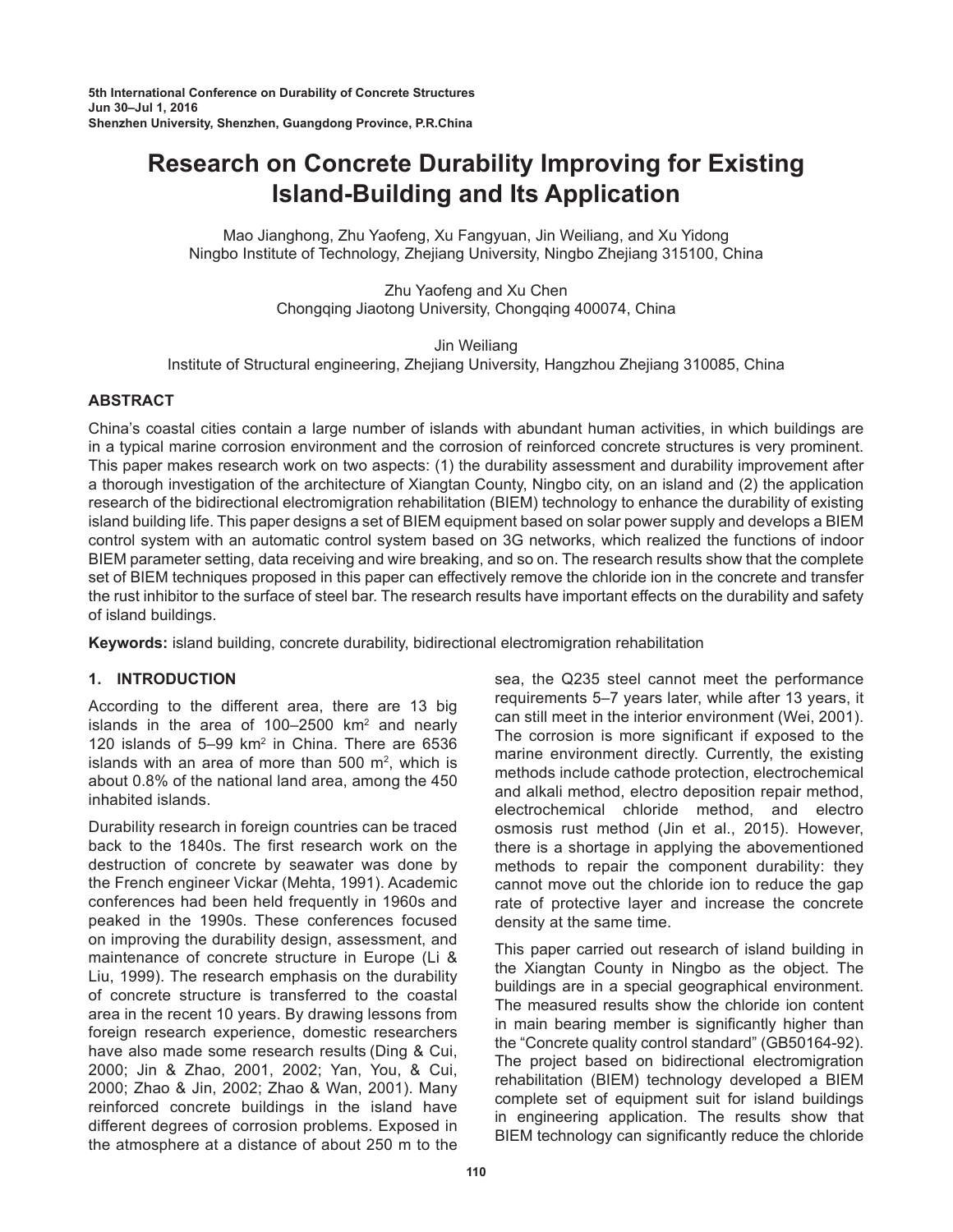ion concentration in concrete, so as to enhance the durability of island building.

#### **2. THE BASIC PRINCIPLE OF BIEM TECHNOLOGY**

The principle of BIEM technology is shown in Figure 1.



**Figure 1.** Principle diagram of BIEM technology.

The steel bar in the reinforced concrete structure works as the cathode, the stainless steel or titanium alloy sheet on the surface of the structure as anode, and the arranged anode electrolyte containing rust inhibitor in the range of the anode and the structure surface, when applied direct current voltage between the anode and cathode (Xu, Jin, & Zhang, 2014). Under the action of an external electric field, the rust inhibitor cations in the electrolyte will enter the protective layer and migrate to the cathode (steel bar), while the Cl- in the test piece will migrate to the anode (Zhang, 2012). When the rust inhibitor concentration reaches a certain value in the surface of steel bar, the steel surface will form a layer of dense protective film, separating the chlorine ion, oxygen, and other corrosive media from the steel bar to play the role of rust resistance (Nmai, 2004). At the same time, due to the continuous reaction in the cathode, the OHcontinues to produce making the pH value in the pore fluid near the steel bars increased, which is beneficial to the passivation of steel bars.

#### **3. DETECTION AND EVALUATION ON THE CONSTRUCTION STATUS OF AN ISLAND**

#### **3.1 Structure testing content**

This project mainly carries on the exterior detection of island village building, intensity of the main components, indoor bearing capacity test, and durability. Through the research, there is a need to make more comprehensive detection of the island villages: the specific detection of position in island buildings with different environmental condition and different distances from the coast and the detection of different parts in the same building.

#### **3.2 Thickness of protective layer**

"Code for design of reinforced concrete structures" (TJ10-74) specified that regardless of the environmental category the slab cover thickness is 10 mm and the beam is 25 mm when reinforced concrete slab thickness is less than 100 mm. Compared to the existing structures, the "Code for design of concrete structures" (GB50010-2010) provides that the island construction is in the category of three environments. The minimum thickness of the floor protection layer is specified as 40 mm and the beam is 50 mm. Therefore, the cover thickness of the island building beam and slab is low.

|  | Value of protective laver | A |
|--|---------------------------|---|
|  |                           |   |

**Table 1.** Detection value of protective layer thickness (mm).

| <b>Position</b> | Value of protective layer<br>thickness |     |    |    |    | Average<br>value |  |
|-----------------|----------------------------------------|-----|----|----|----|------------------|--|
| Bottom of beam  | 28                                     | 28  | 28 | 28 |    | 28               |  |
| Floor slab 1    | 24                                     | 22. | 24 | 20 | 19 | 218              |  |
| Floor slab 2    | 18                                     | 27  | 18 |    |    | 21               |  |

#### **3.3 Test results of carbonation depth**

Carbonation depth test value of floor bottom is 1.0 mm and beam side is 6.0 mm. However, many investigations show that even if the concrete carbonation depth is relatively small, the steel is also vulnerable to corrosion such as in the case of high chloride content environment.

# **3.4 Detection results of chloride ion concentration**

Detection steps are as follows: (1) select concrete of floor slab, beam, and balcony cantilever in the building to take powder; (2) use the 12-mm diameter drill bit to take powder for 5 mm, a layer with three holes; (3) screen with a sieve of 0.3 mm size pore; (4) weigh 2.0 g powder sample; (5) dissolve it in 20 ml deionized water with 24 h of immersion; and (6) take RCT test to measure the content of Cl- in each layer of concrete.

**Table 2.** Chloride ion content form at different depths of each position (company, %).

| <b>Measuring</b>              | Chloride ion content in different depths (mm)<br>to structure surface (%) |        |            |       |       |           |           |  |  |
|-------------------------------|---------------------------------------------------------------------------|--------|------------|-------|-------|-----------|-----------|--|--|
| position                      | 5                                                                         | 10     | 15         | 20    | 25    | 30        | 35        |  |  |
| Balcony<br>cantilever<br>beam | 2.034                                                                     | 1.953  | 2.913 2.31 |       | 261   |           | 3.05 3.38 |  |  |
| Room beam                     | 1.59                                                                      | 1.84   | 1.90       | 1.57  | 2.54  | 2 32 1 87 |           |  |  |
| Floor<br>bottom               | 0.164                                                                     | 0.0456 | 0 04       | 0.066 | 0.075 | 0.06      | 0 101     |  |  |

According to the detection results about cantilever beam, floor, and room beam, three different parts in building show that chloride ion concentration of balcony cantilever beam portion is highest and the maximum value is 3.38%. However, the "Concrete quality control standard" (GB50164-92) stipulates in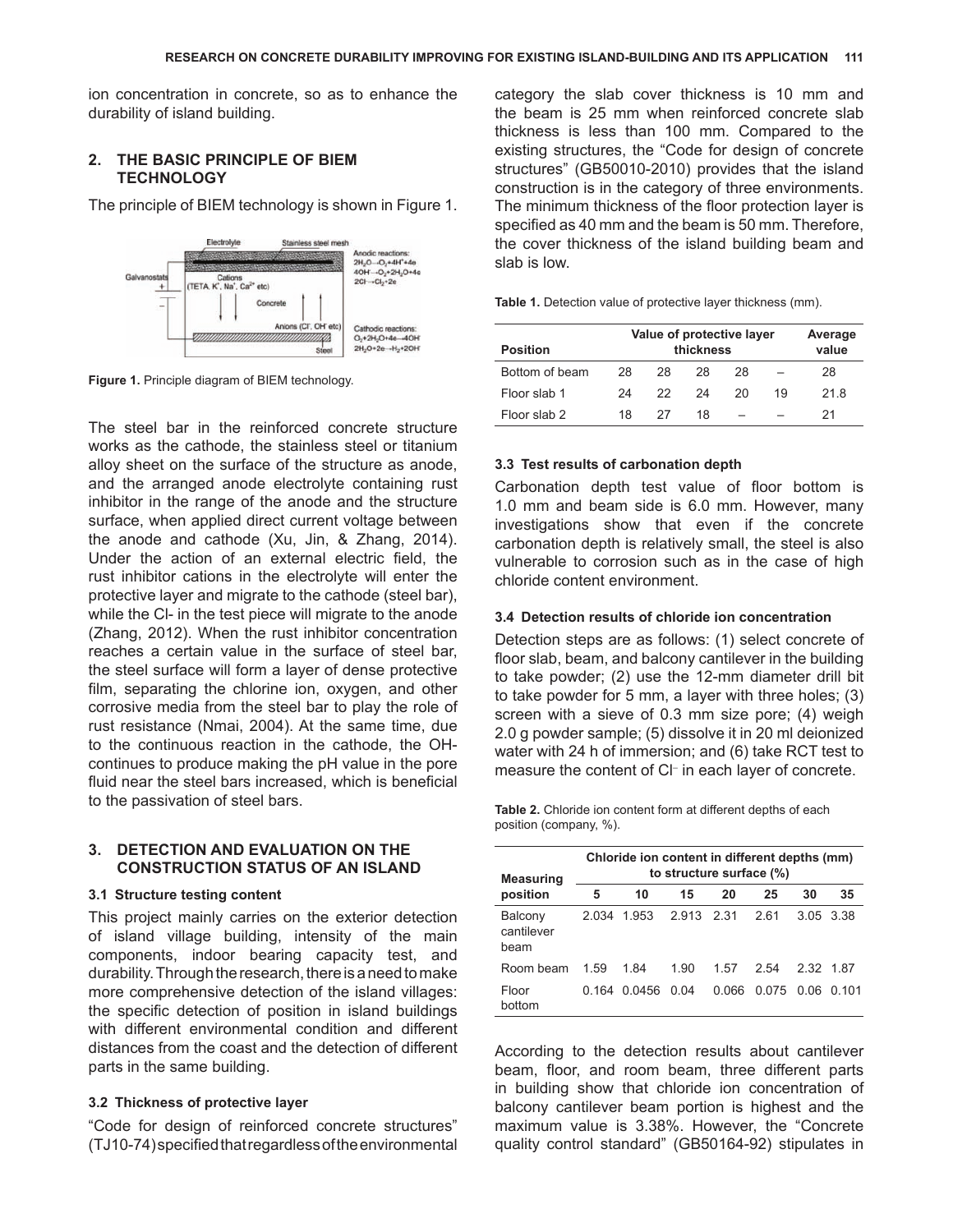the humid, and the environment containing chloride ions in reinforced concrete shall not exceed 0.1% of the cement weight. The statement of reasons may be obtained that because the locally available raw material saves the cost when used for the building construction at that time, sea sand with high concentration of chloride ion in the raw material, low-tech construction, and inappropriate sand washing process result in the uniform distribution of chloride ion content in building components.

# **4. APPLICATION OF THE DURABILITY IMPROVEMENT METHOD IN AN ISLAND VILLAGE BUILDING**

#### **4.1 Island constructions' BIEM unattended system**

Because island traffic is inconvenient, it is difficult to collect and analyze the data regularly as in the urban infrastructure projects. The research and development of remote control system based on 3G network realizes remote controlling process and real-time grasping BIEM advancement, which completes the entire durability improvement process with a minimal human intervention.

BIEM life extension control system is mainly used to automatically record the natural potential of steel reinforcement before and after repaired, constant control of reinforced current density, dynamic control of system output voltage, and other leakage protection, power-off memory function designs.

## **4.2 The application of BIEM in island building**

The 500L rust inhibitor in island village buildings of BIEM project was used to ensure that the slab and beam can better immerse with rust inhibitor for BIEM. Laying stainless steel mesh at the bottom surface of test piece as anode, built-in steel bar as cathode, and the bottom of stainless steel is laid on a water preserving layer, the bottom is a plastic film to prevent rust inhibitor loss, which is conducive to the pH of electrolyte maintain at 10. Galvanizing 15 days with constant current regulated DC power supply, the current density is 3 A/m<sup>2</sup>. Electric time was controlled by a remote control system based on 3G network to monitor and check BIEM data in real time.

# **5. CONCLUSION AND PROSPECT**

The durability damage of concrete members caused by chloride ion erosion in the marine environment is often more serious than in the atmospheric environment. This paper based on the investigation of an island village construction group found a large area of serious erosion buildings that is still in use, made detection and analysis of the concrete durability caused by chloride ions erode in the marine environment, and developed a complete set of BIEM system to enhance the construction durability. The testing and evaluation of the topic and durability lift test are summarized as follows:

- 1. Due to the different roles of marine environment on different locations of the concrete structure, in addition to the parts of building material as raw material, it leads to chloride ion content in the highest part that has been far more than 0.1% as "Concrete quality control standard" (GB50164-92) specified and the high content of chloride ion is easy to accelerate the corrosion of steel bar.
- 2. The development of remote control BIEM system with an unattended technique and a self-power supply technique can be suitable for special island environment, studying the durability of island buildings, and successfully putting into use in good operating condition.

Our country has a huge number of islands. Service time of existing island buildings impact by marine environment is shorter than designed. This paper put forward the method of durability improvement, which can overcome the special island environment, so as to improve the durability of the island building and the residential safety index. Accumulate data to optimize BIEM subsystems through the project, in order to be more efficient and energy saving apply to more island buildings durability improvement.



**Figure 2.** BIEM control system.